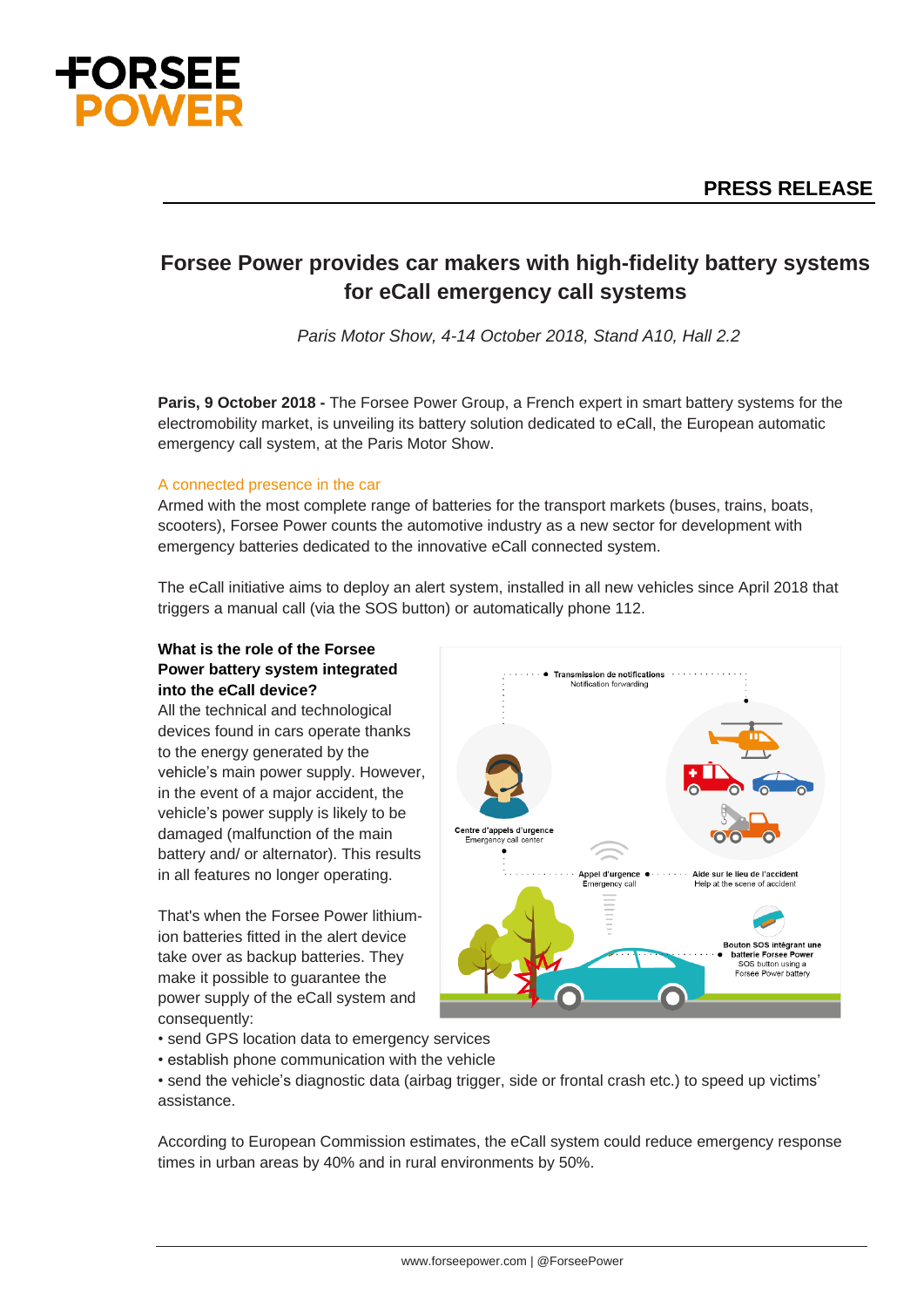# **ORSEE**

# **PRESS RELEASE**

"*We are proud to present the automotive market with this new battery offering for eCall systems, which will become essential for the safety and comfort of end users. Our presence at the Paris Motor Show is an excellent opportunity to reach a new target of potential customers and to share this offering that is perfectly tailored to meet the new challenges relating to connected cars,*" said Frederik Baudrier, Director of the Forsee Power Smart Life Division.

## 5G infotainment system embedded in the vehicle

#### Focus on eCall batteries

Forsee Power's battery solution meets all the needs of the eCall device:

- Wide temperature range  $(-40 \degree C) + 90 \degree C$
- Long service life: up to 10 years
- Current pulse capacity: for 2G/ 3G/ UMTS/ 5G/ ERAGLONASS profile
- Small size
- Satisfies the automotive sector's quality requirements
- Mass production

Forsee Power also supplies batteries for infotainment systems embedded in vehicles, which broadcast content entertainment and information content. Indeed, with the widespread introduction of 5G in 2020, future IVI systems will feature the management and playback of audio content, navigation use, access to entertainment, the eCall function and enable drivers to listen to text messages received. The eCall system, now integrated into a more global device, will always be able to fulfil its emergency alert role even if the vehicle's main power supply fails.

## *Hervé Méjécase, Automotive Key-Account Manager in charge of eCall batteries, will be on the Forsee Power stand at the Paris Motor Show (stand A10, hall 2.2) on 10 October to present the eCall batteries and answer all your questions. Phone interviews can also be arranged.*

#### **About Forsee Power**

Forsee Power is an industrial Group specializing in smart battery systems for electric transport (road, rail, marine) as well as portable and mobile equipment (scooter, medtech, robotics).

As a major commercial and industrial player in Europe, China and North America, the Group designs, assembles and supplies energy management systems based on the most robust cells on the market as well as provides installation, commissioning and on-site or remote maintenance. With its modular solutions, Forsee Power guarantees that customers buying its batteries enjoy security, energy efficiency, thermal management, long-term reliability and long working life.

The Group also offers financing solutions (battery rental) through its participation in NEoT Capital and second life solutions for transport batteries.

In August 2018, the Group opened a new industrial site in Poitiers, France. This new site will enable Forsee Power to produce 2,500 bus batteries per year in 2019 and will employ over 300 people by 2021.

#### **Contacts presse**

#### **Agence ComCorp**

Marie-Caroline Saro +33 1 58 18 32 58, +33 6 88 84 81 74 [mcsaro@comcorp.fr](mailto:mcsaro@comcorp.fr)

Audrey Pizard +33 1 84 17 84 16, +33 6 82 92 94 47 apizard@comcorp.fr